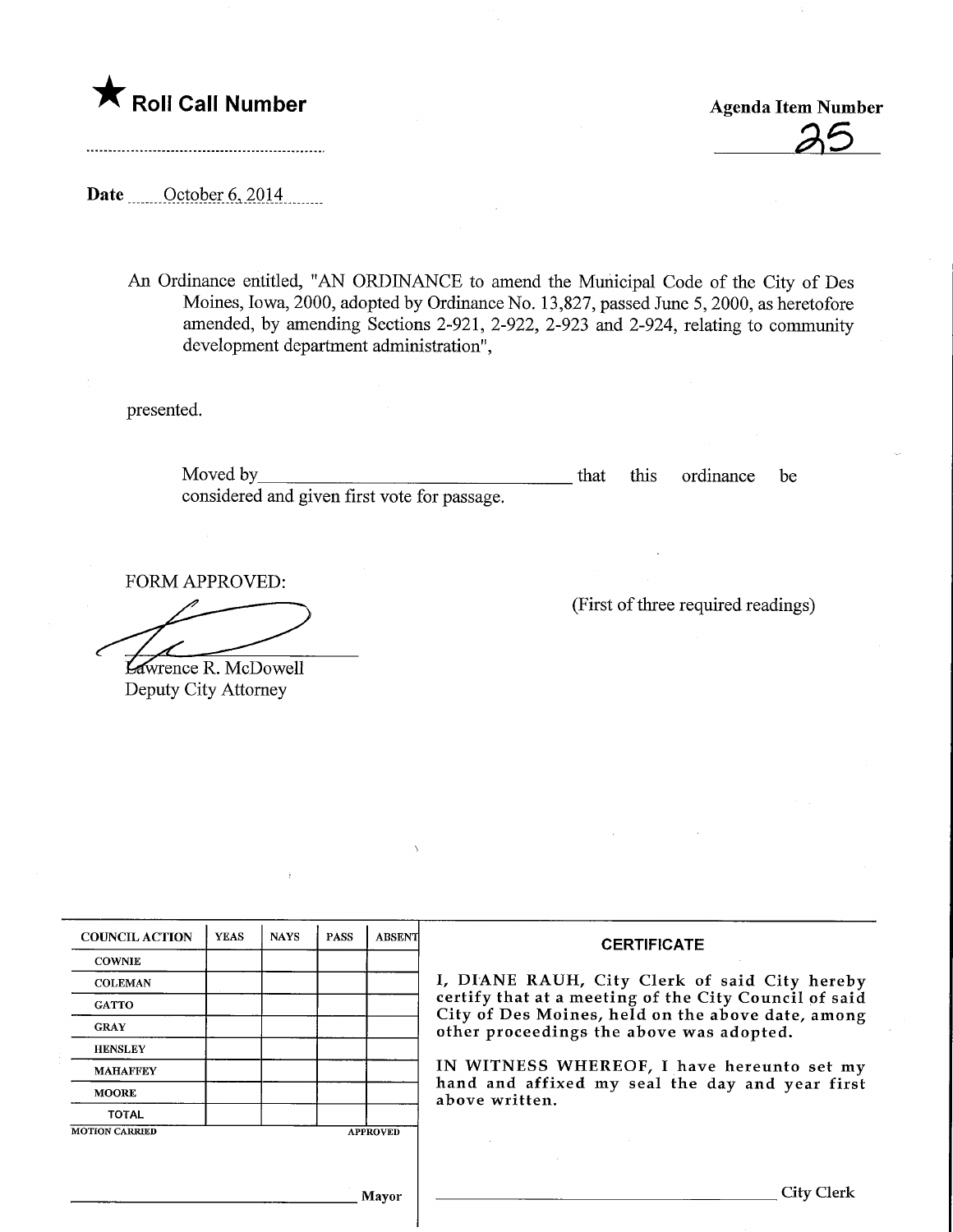Carol J. Moser Cori Kuhn Coleman<br>Kathleen Vanderpool Lagen Ann M. DiDonato

CITY ATTORNEY SENIOR LITIGATORS<br>Leffrey D. Lester Thomas G. Fisher Jr. Jeffrey D. Les+er Thomas G. Fisher Jr David A. Ferree Gary D. Goudelock, Jr. Glenna K. Frank DEPUTY CITY ATTORNEYS COLLY DESISTANT CITY ATTORNEYS ASSISTANT CITY ATTORNEYS CHEMINAL CONDUCTER AND MATTORNEYS<br>Lawrence R. McDowell **Roger K. Brown** Katharine J. Massier Lawrence R. McDowell **Roger K. Brown Communistier Catharine I**. Massier Carol J. Massier Context Carol J. Massi<br>Carol J. Moser Communisties Context Coloman



October 6,2014

# HONORABLE MAYOR AND MEMBERS OF THE DES MOINES CITY COUNCIL

# RE: Ordinance Relating to Community Development Department Administration

On the October 6, 2014 City Council agenda there is first reading of an ordinance to amend sections of the Municipal Code relating to Community Development Department administration. The ordinance updates the title of the director of the Community Development Department as the Community Development Director. Since there are several references in the Municipal Code to the Planning Director, the ordinance also states that all such references shall mean the Community Development Director. The ordinance further updates the current divisions within the Community Development Department.

Do not hesitate to contact me if you have any questions on this ordinance.

Respectfully submitted,

Lawrence R. McDowell Deputy City Attorney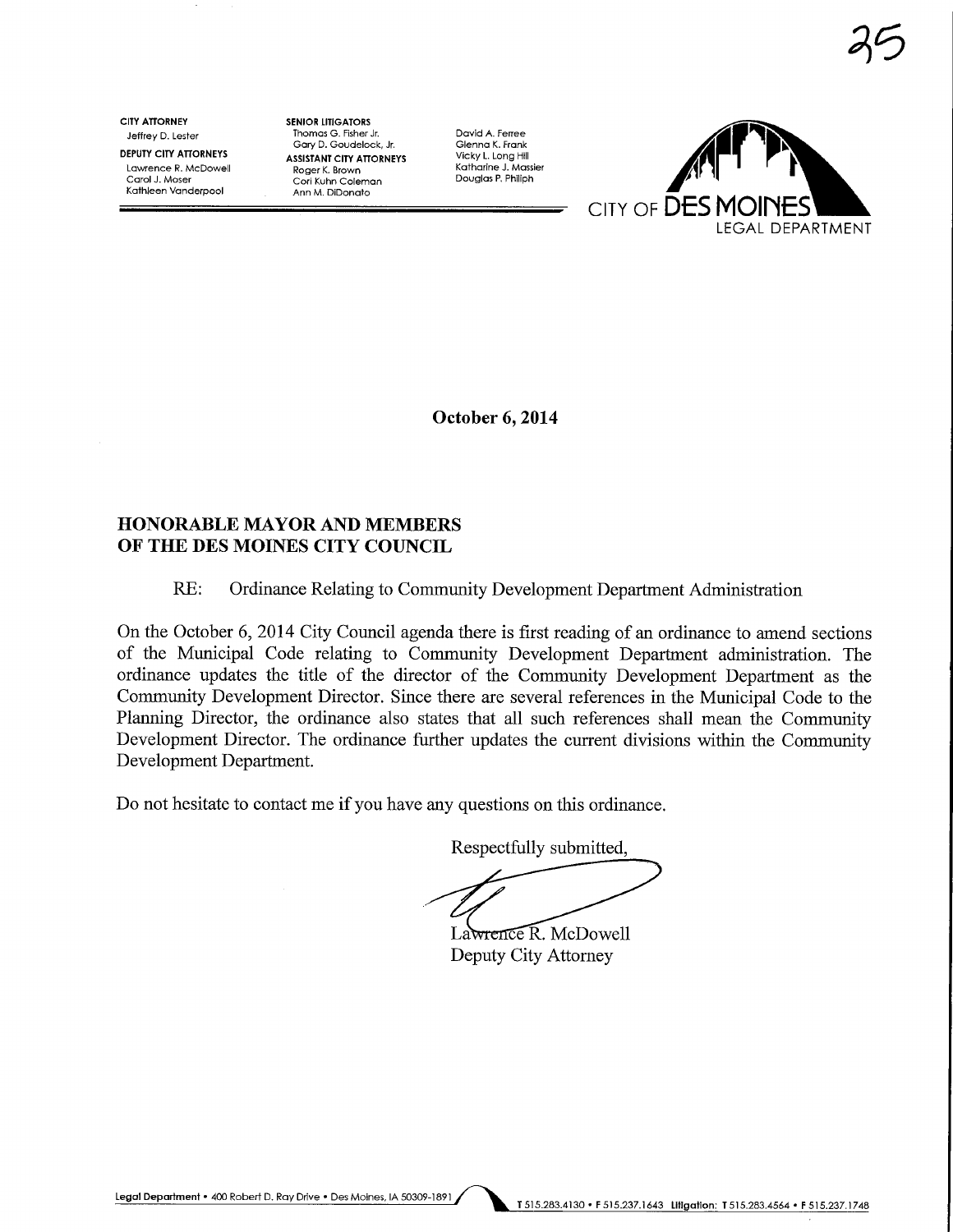### ORDINANCE NO.

AN ORDINANCE to amend the Municipal Code of the City of Des Moines, Iowa, 2000, adopted by Ordinance No. 13,827, passed June 5, 2000, as heretofore amended, by amending Sections 2-921, 2-922, 2-923 and 2-924, relating to community development department administration.

Be It Ordained by the City Council of the City of Des Moines, Iowa:

Section 1. That the Municipal Code of the City of Des Moines, Iowa, 2000, adopted by

Ordinance No. 13,827, passed June 5,2000, as heretofore amended, is hereby amended by amending

Sections 2-921, 2-922, 2-923 and 2-924, relating to community development department

administration, as follows:

# Sec. 2-921. Supervision.

The planning director community development director shall supervise the community development department. All references to planning director contained in this code shall mean community development director.

## Sec. 2-922. Appointment of-planning director community development director.

The city manager shall appoint the **planning director** community development director.

## Sec. 2-923. Duties of planning director community development director.

The planning director community development director shall be responsible in the community development department for the following:

- (1) The enforcement of vector, sanitation, housing, zoning, building, electrical, plumbing, mechanical, and steam power equipment codes and the issuance of all permits and the inspection of all work done under the provisions of such codes and the safety inspection of all premises.
- (2) Planning activities.
- (3) Providing assistance to the city plan and zoning commission in accordance with section 82-40 of this Code.
- (4) Housing rehabilitation, housing counseling and loan services.